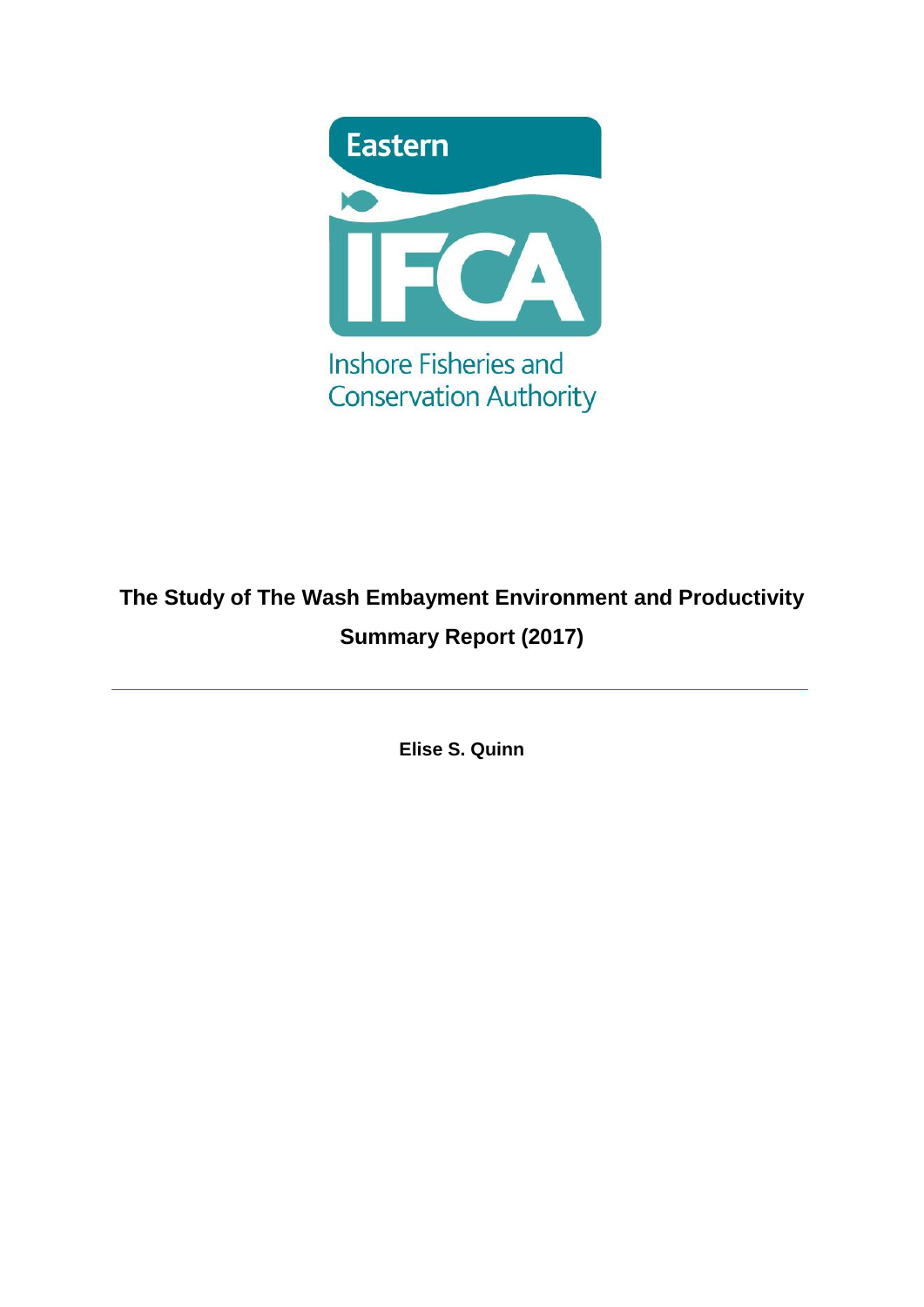# **1.0 Introduction, materials and methods 1.1 Introduction**

The Study of The Wash Embayment Environment and Productivity (SWEEP) began in 2009 in response to observed declines in the bivalve biomass of The Wash Embayment [\(Figure 1\)](#page-1-0), including declines in ecologically and commercially important cockle (*Cerastoderma edule* L.) and mussel (*Mytilus edulis* L.) stocks (Jessop *et al*., 2009). The Wash cockle and mussel fisheries are important to the local economy and any threat to the fishery would have strong local economic and social implications. Furthermore, cockles and mussels dominate many of the communities of The Wash, providing an important food source for protected bird species in The Wash and North Norfolk Coast Special Area of Conservation. Although yearly variation in cockle stock biomass is normal due to natural processes resulting from environmental factors (e.g. "ridging out"), the 2008/2009 declines in biomass were deemed atypical. Five thousand tonnes of cockles were lost from the Wrangle bed alone in 2008 (Jessop *et al*. 2009). In line with this decline in cockle stocks, a decline in the growth and condition of mussels in The Wash was witnessed.

The SWEEP project was established to develop a better understanding of the factors and their interactions affecting the shellfish populations in The Wash. The study has changed over time, but has involved the collection of meat yield data from mussel lays, long-term monitoring of productivity and basic water quality parameters to identify variations in resources available to bivalves and environmental factors likely to influence their physiological processes, as well as short-term projects investigating localised depletion of food resources around natural beds and lays (Jessop *et al*., 2009; Jessop *et al*., 2010; Jessop and Maxwell, 2011).



<span id="page-1-0"></span>**Figure 1.** The Wash embayment in relation to the British coastline (Insert)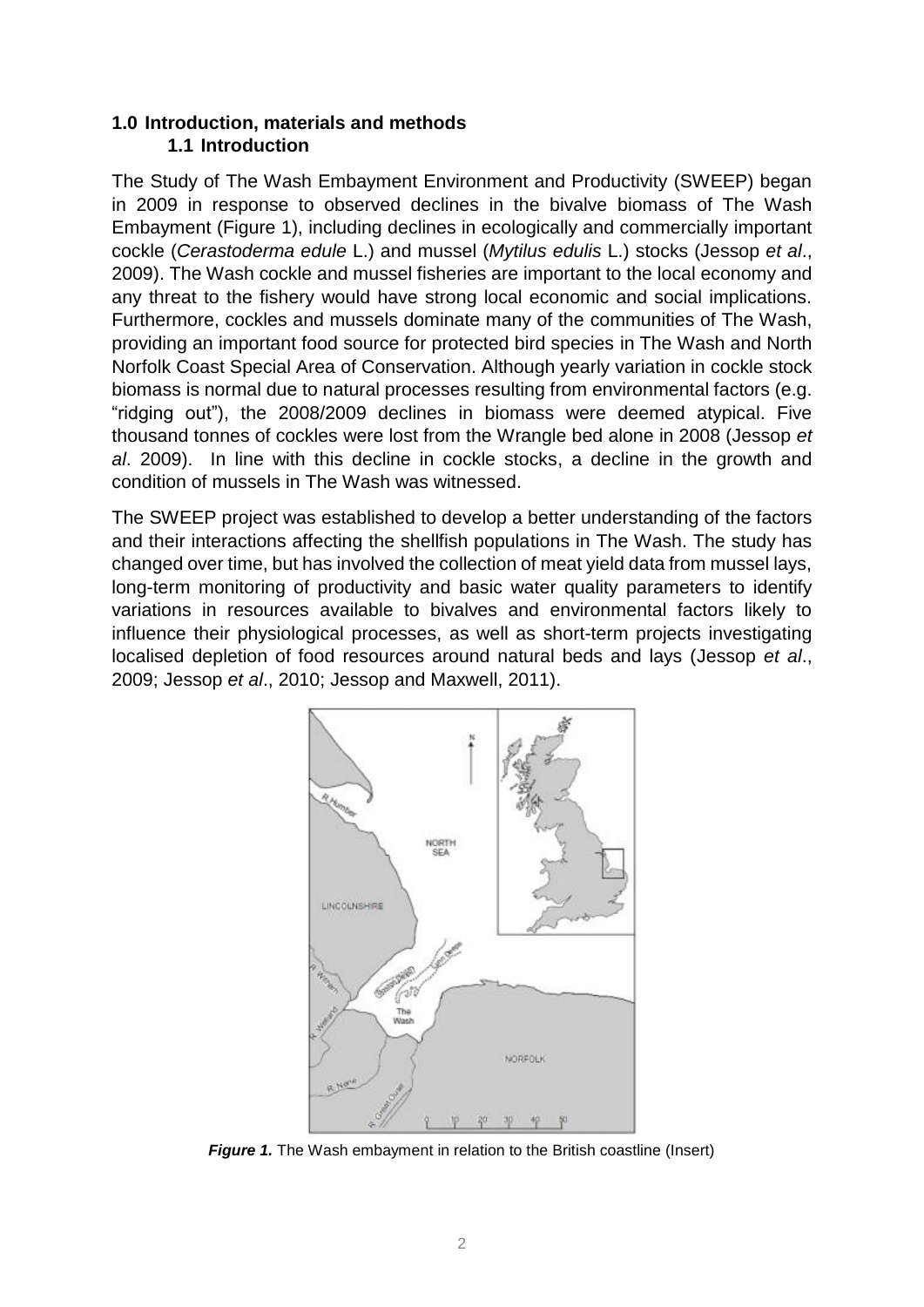# **1.2 Project materials and methods**

In previous years, SWEEP has involved collecting data on temperature, salinity, turbidity and chlorophyll-a at several sites using two sondes, the YSI 6920 and the YSI 6600. This sampling involved a combination of monthly spot sampling at a number of sites and continuous in-situ sampling by the YSI 6600 at the buoy site (52° 56.609' N, 000° 19.104' E). Collection of this data was temporarily stopped in 2017 due to problems with the sondes and associated components. Sonde sampling is due to restart in early 2018, following the servicing of the in-situ YSI 6600 and the replacement of the YSI 6920 spot sonde with a YSI EXO1 spot sonde. Once these are in use they will each be used to collect data on temperature, salinity, turbidity, chlorophyll-a and blue/green algae at a number of sites throughout The Wash.

In the absence of the sondes, the 2017 project was less wide-ranging. It encompassed collecting data on meat yield from three sites in The Wash: The Toft, the Wreck and the Thief [\(Table 1;](#page-2-0) [Figure 2\)](#page-2-1).

<span id="page-2-0"></span>

| Table 1. Locations of the Toft, Wreck and Thief sampling sites where mussels are collected for meat |
|-----------------------------------------------------------------------------------------------------|
| yield calculation for the SWEEP project                                                             |

| <b>Station</b> | Latitude              | Longitude              |  |
|----------------|-----------------------|------------------------|--|
| Toft           | $52^{\circ}$ 57.331'N | $000^{\circ}$ 08.115'E |  |
| Wreck          | $52^{\circ}$ 52.500'N | 000° 13.100'E          |  |
| Thief          | 52° 51.700'N          | $000^{\circ}$ 17.700'E |  |
|                |                       |                        |  |



<span id="page-2-1"></span>*Figure 2.* From left to right: The Toft, Wreck and Thief sampling sites within The Wash embayment. Chart should not be used for navigation.

©British Crown and Seazone Solutions Ltd. All rights reserved. This product has been derived in part from material obtained from the UK Hydrographic Office with the permission of the Controller of Her Majesty's Stationary Office and UK Hydrographic Office.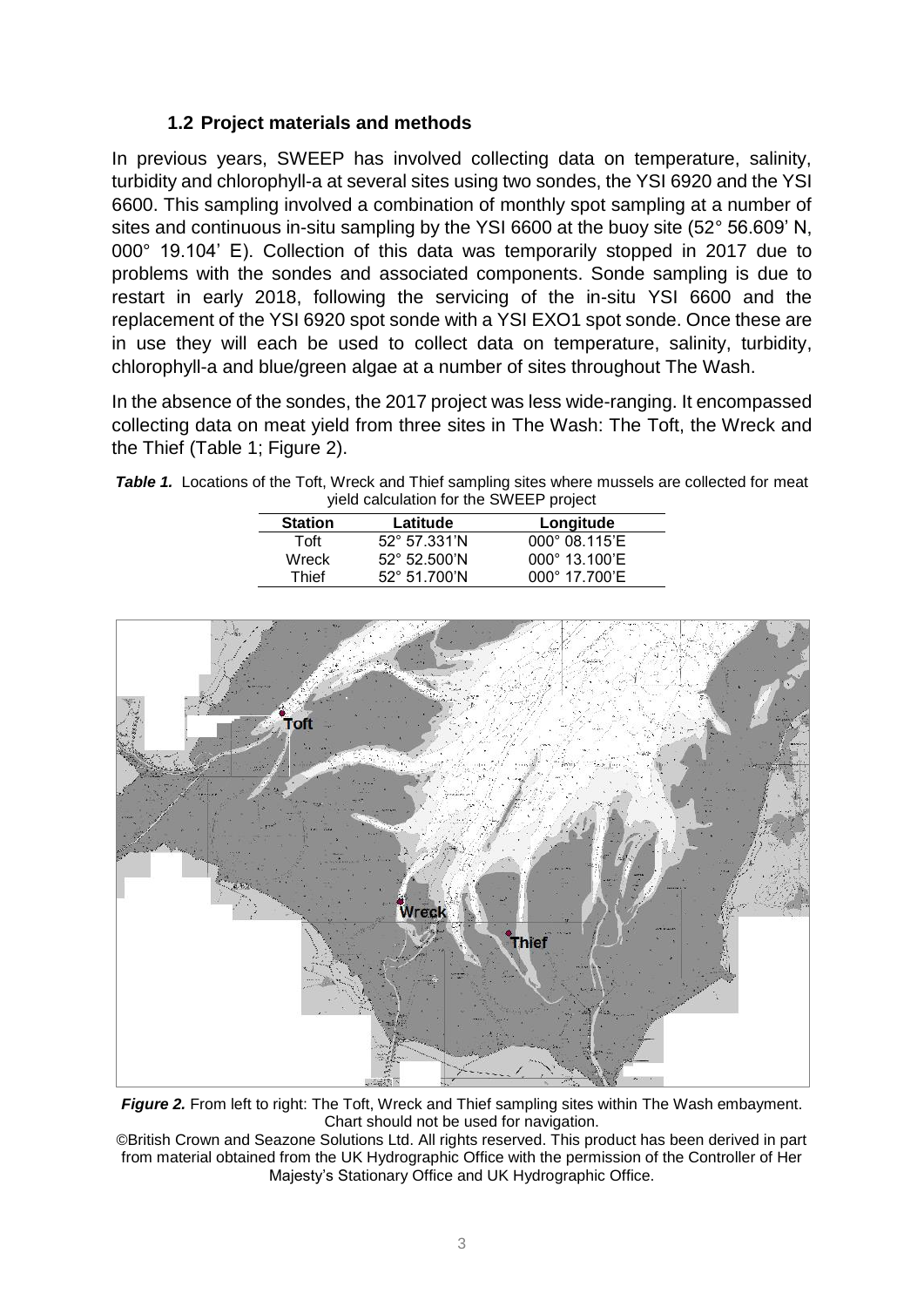To calculate meat yield (Eq. 1), officers collected a clean one-kilogram sample of mussels ranging from 45 mm to 55 mm shell length from each of the Toft, the Wreck and the Thief monthly, while collecting bivalves for bacteriological and biotoxin sampling (this sampling is also undertaken monthly to maintain the classification of sites for fishing).

$$
Meat yield (%) = \left(\frac{Mass\ of\ cooled\ meets\ (g)}{Mass\ of\ uncooked\ whole\ muscles\ (g)}\right) \times 100
$$
 (Eq. 1)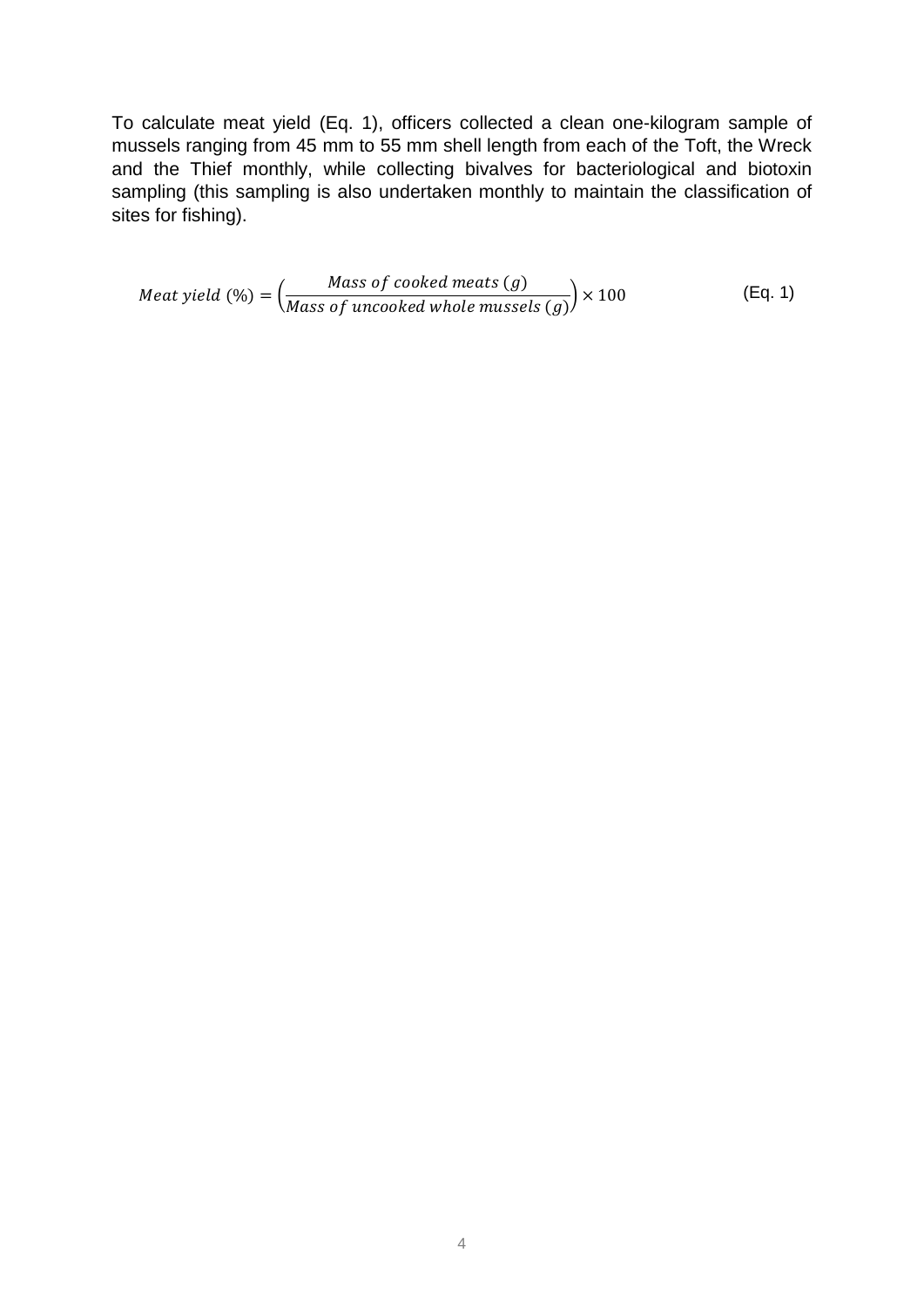#### **2.0 Results**

### **2.1 Meat yields on the Toft**

The Toft was temporally well represented in 2017, with samples collected on ten months of the year. Average meat yield on the Toft over the ten months that samples were collected was  $18.29 \pm 5.31\%$  (1σ), well above the trigger level of 8.7% meat yield [\(Figure 3\)](#page-4-0). Trigger levels were set using all-time-low data for meat yields. Meat yields on the Toft dropped to their lowest levels (10.0%; May) during spring and early summer (May to June), before increasing steadily until September and peaking in November at 28.9%.



<span id="page-4-0"></span>*Figure 3.* Average whole weight and meat weight (top) and number of meats per kilogram meat weight and meat yield (bottom) of mussels on the Toft from March through to December 2017. Trigger level is set at 8.7% based on all-time low records.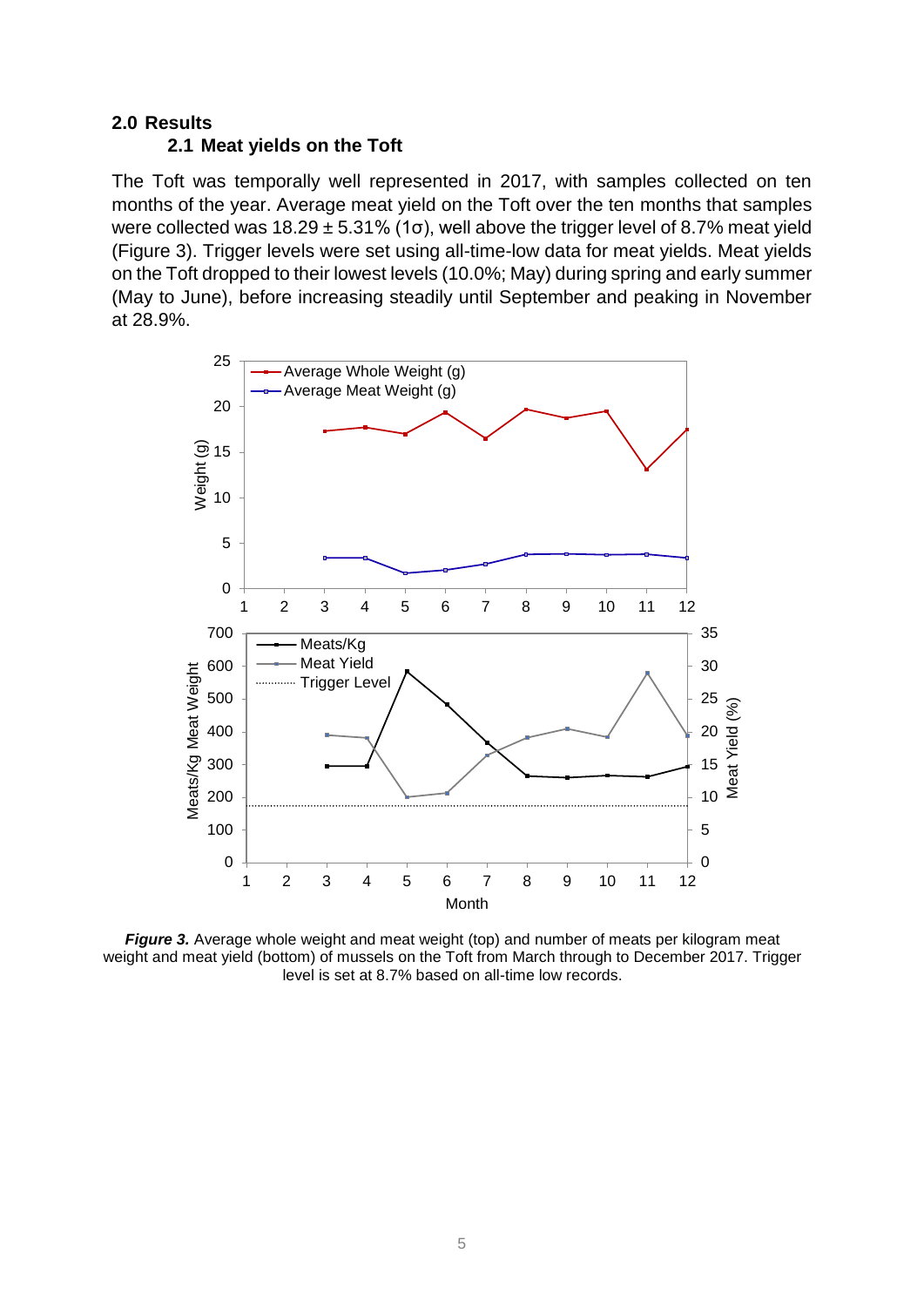#### **2.2 Meat yields on the Wreck**

Samples were only collected from the Wreck in May, June, July and December 2017 [\(Figure 4\)](#page-5-0). Meat yield consistently remained above the trigger level of 11.5%, at a minimum of 12.86% in May 2017. The highest meat yield recorded over the four months that sampling occurred was in December, when the meat yield was 21.8%.



<span id="page-5-0"></span>*Figure 4.* Average whole weight and meat weight (top) and number of meats per kilogram meat weight and meat yield (bottom) of mussels on the Wreck in May, June, July and December 2017. Trigger level is set at 11.5% based on all-time low records.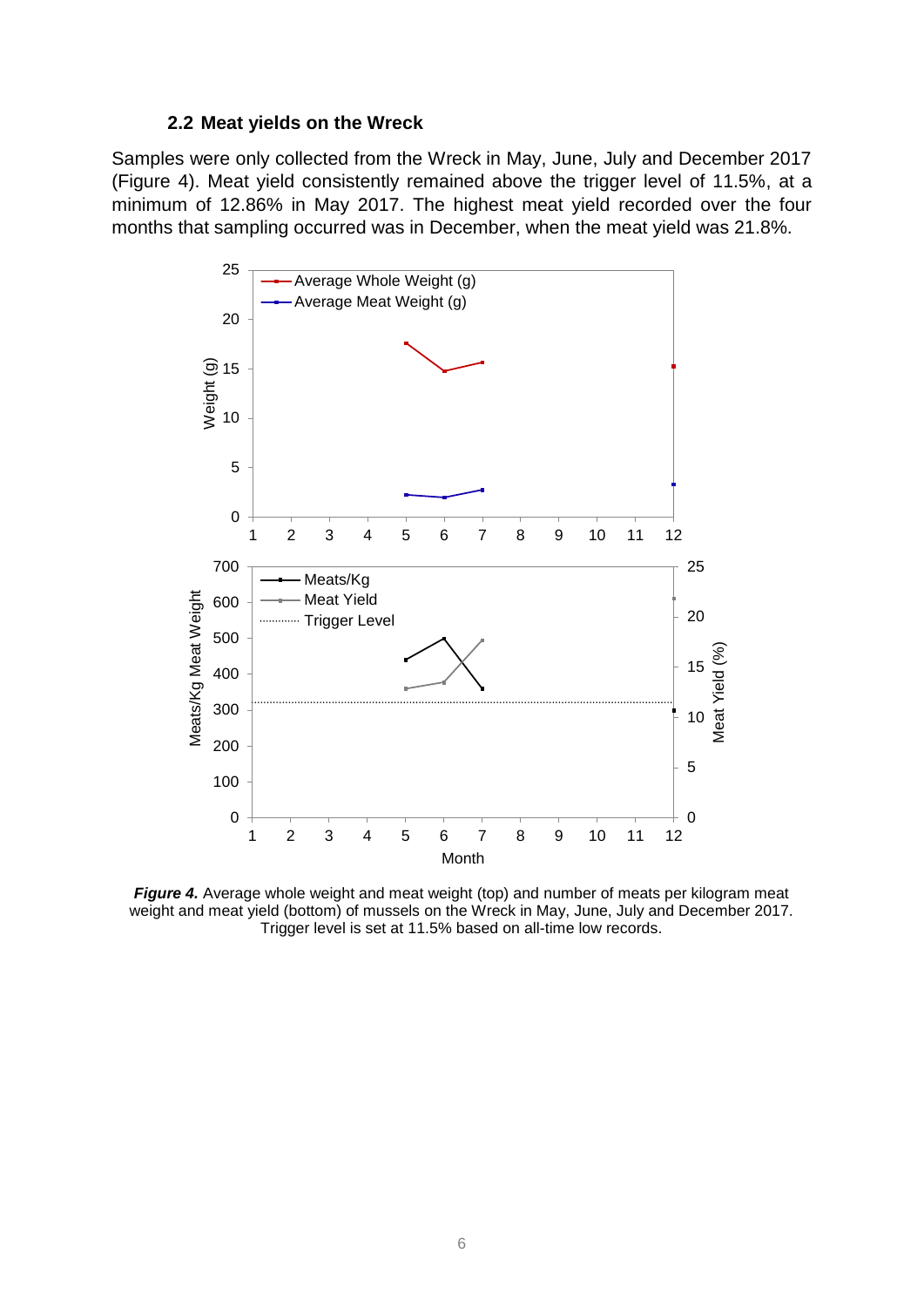# **2.3 Meat yields on the Thief**

Just a single sample was collected on the Thief in May 2017. At 14.17% the meat yield remained significantly higher than the trigger level of 9% [\(Figure 5\)](#page-6-0).



<span id="page-6-0"></span>*Figure 5.* Average whole weight and meat weight (top) and number of meats per kilogram meat weight and meat yield (bottom) of mussels on the Thief in May 2017. Trigger level is set at 9% based on all-time low records.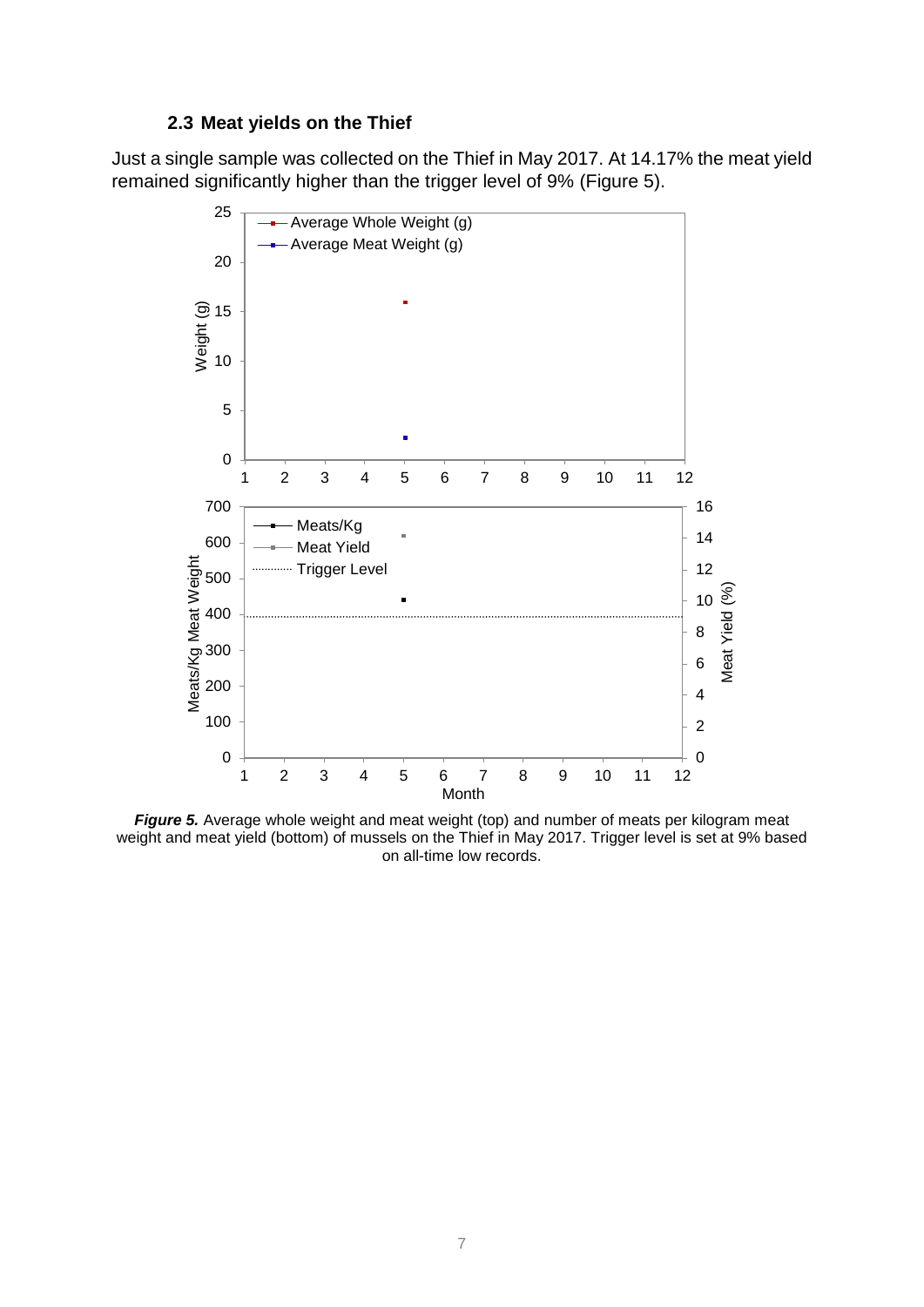## **3.0 Discussion**

The spring decline in meat yields is to be expected as mussels tend to spawn in the spring, causing flesh mass to decrease. The November peak in meat yield (28.9%) seen on the Toft, and the relatively high meat yield of 21.9% in December on the Wreck are more difficult to explain. Feeding levels are usually high during the summer and low during autumn and winter (resulting in reduced flesh mass). Previous November records from the Toft include meat yields of between 15% and 17% (Strigner, 2014). In the absence of data on chlorophyll, temperature, salinity and turbidity, it is difficult to explain this anomaly.

In 2017, meat yield sampling was somewhat neglected on the Wreck and Thief sites, often due to the prioritisation of EHO sampling over the SWEEP project and other logistical issues. Despite low coverage on the Wreck and the Thief, all meat yield data available did show meat yields above trigger levels for each site, suggesting there is not currently a major cause for concern. This data is supported by the results of the 2017 mussel stock assessment, which recorded the natural mussel beds in The Wash at their highest in over 20 years.

The poor temporal coverage of samples in 2017 has led to an absence of valuable data regarding the condition of mussels in the Wash, and therefore little opportunity for comparison between the beds and with other years. In 2018, Eastern IFCA will look to place greater emphasis on the importance of collecting these samples. This is particularly important as sonde water quality monitoring is due to resume in early 2018 and will need to be supported by meat yield data to fully understand the processes influencing the Wash bivalve populations.